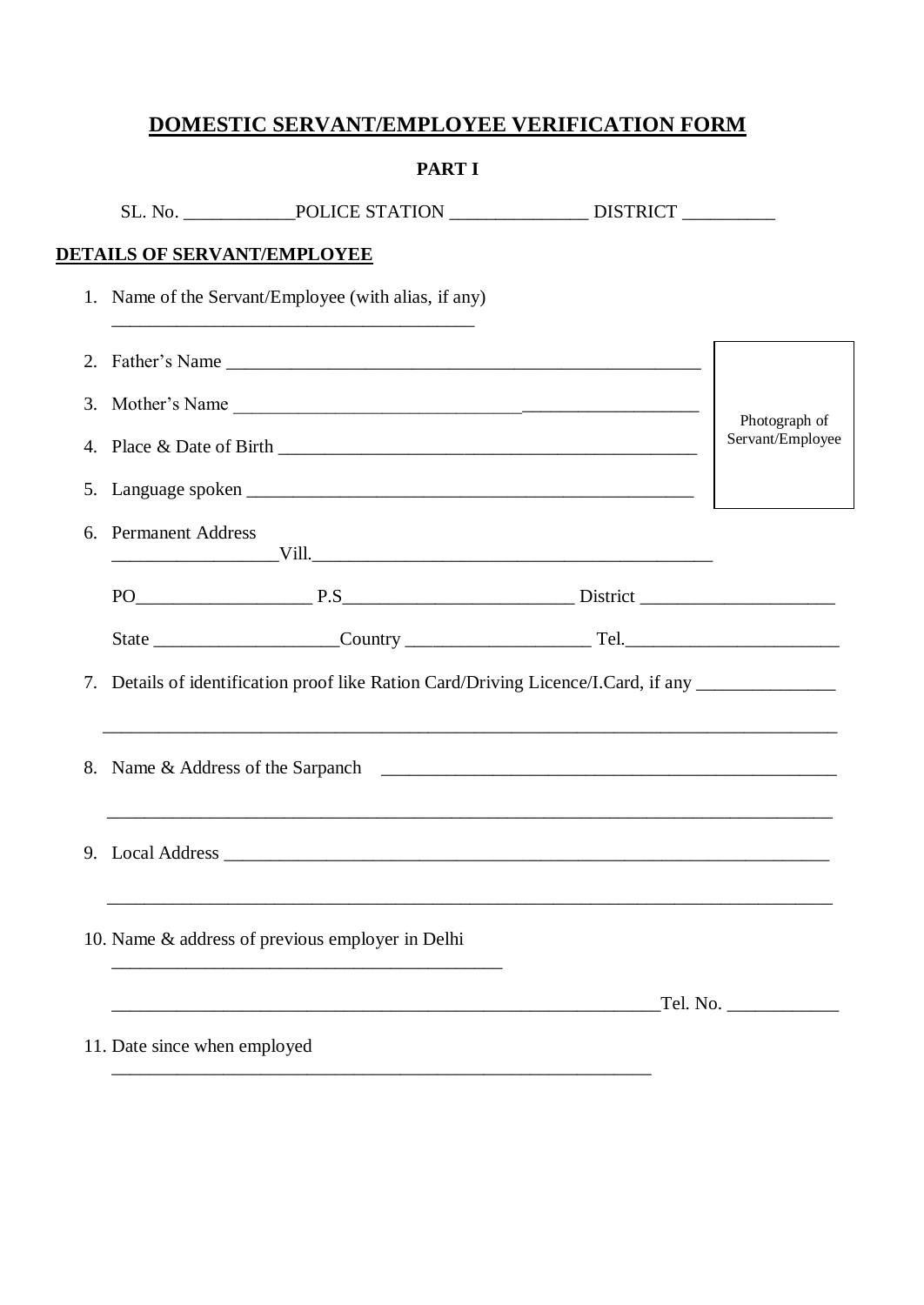12. A specialization obtained in which area of domestic help like :-

| (i)   |  |
|-------|--|
| (ii)  |  |
| (iii) |  |
| (iv)  |  |
| (v)   |  |
| (vi)  |  |

## **13. DESCRIPTION OF EMPLOYEE**

|                                | (iv) Hairs ________________(v) Complexion ________________(vi) Tatoo Marks _________________________ |  |
|--------------------------------|------------------------------------------------------------------------------------------------------|--|
| (vii)                          |                                                                                                      |  |
|                                |                                                                                                      |  |
|                                |                                                                                                      |  |
|                                |                                                                                                      |  |
|                                |                                                                                                      |  |
|                                |                                                                                                      |  |
| <b>15. INTRODUCED BY:-</b>     |                                                                                                      |  |
|                                |                                                                                                      |  |
|                                |                                                                                                      |  |
| <b>16. DETAILS OF EMPLOYER</b> |                                                                                                      |  |
|                                |                                                                                                      |  |
|                                |                                                                                                      |  |

**Signature of the Employer**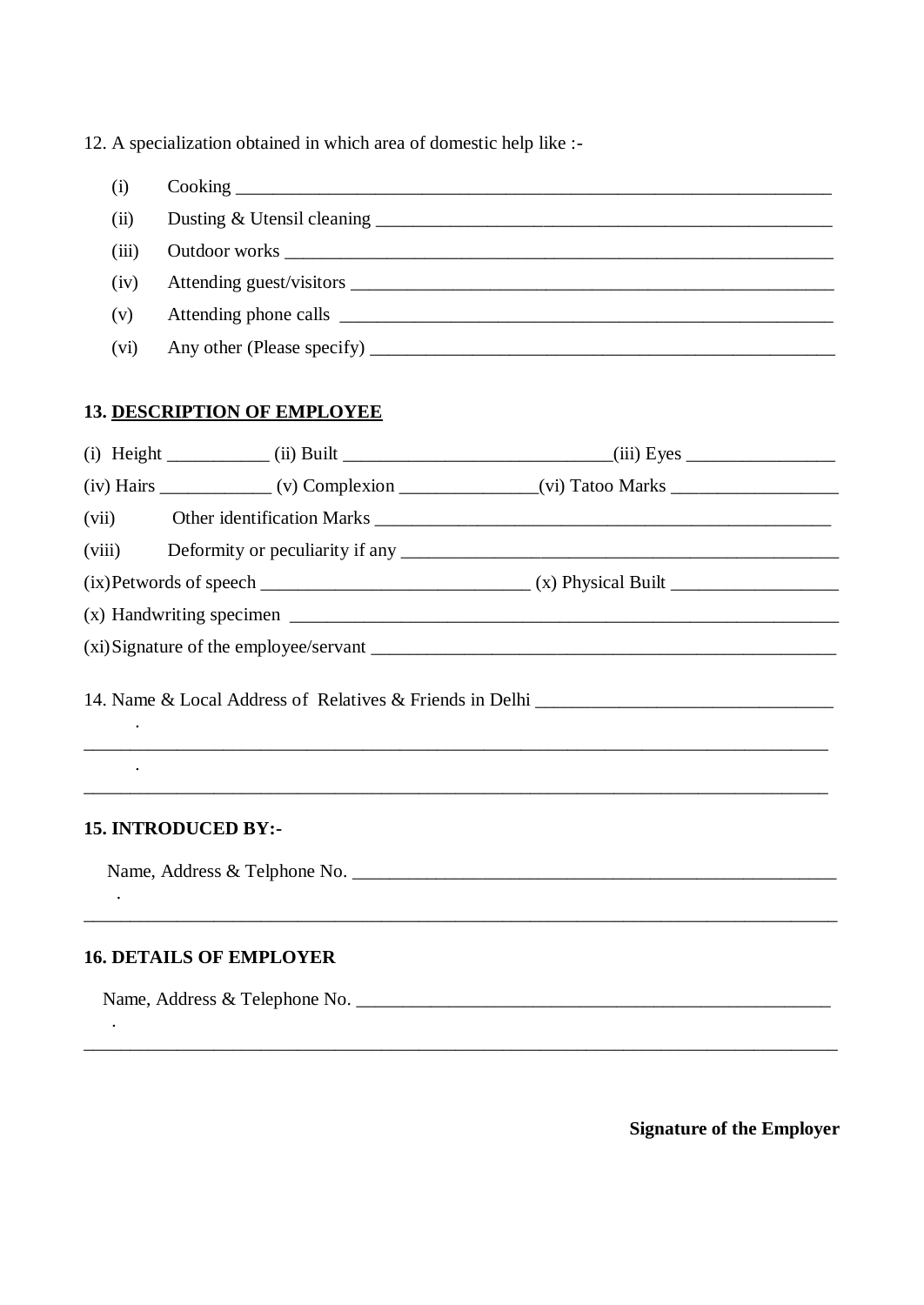#### **FOR POLICE USE ONLY PART – III**

| 1. Form Prepared by            |                                                                                   |                                                                                                  |
|--------------------------------|-----------------------------------------------------------------------------------|--------------------------------------------------------------------------------------------------|
|                                |                                                                                   |                                                                                                  |
|                                |                                                                                   |                                                                                                  |
|                                |                                                                                   |                                                                                                  |
|                                |                                                                                   |                                                                                                  |
|                                |                                                                                   | 3. Result of verification from Finger Print Bureau ______________________________                |
|                                |                                                                                   | 4. Result of verification from previous employers ______________________________                 |
| (of Delhi to be done local PS) |                                                                                   |                                                                                                  |
|                                |                                                                                   |                                                                                                  |
|                                | 6. Details of verification form sent to DCP office for enquiry from SHO Home Town |                                                                                                  |
|                                |                                                                                   |                                                                                                  |
|                                |                                                                                   |                                                                                                  |
|                                |                                                                                   |                                                                                                  |
|                                |                                                                                   |                                                                                                  |
|                                | <b>ACKNOWLEGEMENT</b>                                                             |                                                                                                  |
|                                |                                                                                   | 7. Result of verification from home town /Date & details of verification received from home town |

Signature of Duty officer PS \_\_\_\_\_\_\_\_\_\_\_\_\_\_\_\_\_\_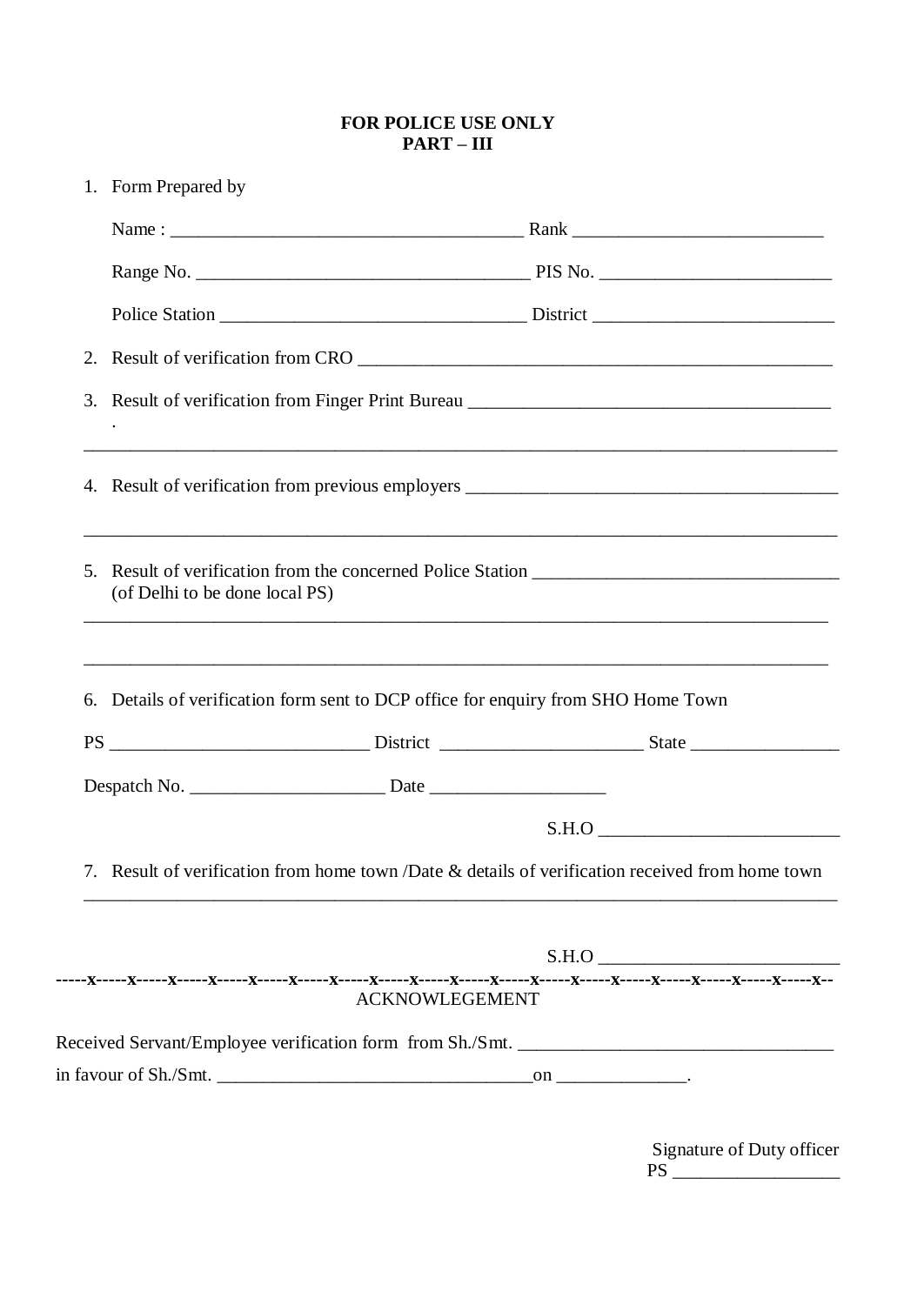#### **PART – II - A**

#### **FINGER PRINT IMPRESSION OF EMPLOYEE/SERVANT (voluntarily given to the employer) (To be filled up by Employer only)**

| $\mathbf{1}$ . |                            |
|----------------|----------------------------|
| 2.             | Father's or husband's Name |
| 3.             | Address                    |

4. Police Station Sl. No. \_\_\_\_\_\_\_\_\_\_\_\_\_\_\_\_\_\_\_\_\_\_\_\_\_\_\_\_\_\_\_\_\_\_\_\_\_\_\_\_\_\_\_\_\_\_\_\_\_\_\_\_\_\_\_\_\_\_\_\_

#### **FINGER PRINT IMPRESSION OF SERVANT/EMPLOYEE**

| <b>RIGHT HAND</b>  |                    |                     |                   |                     |  |
|--------------------|--------------------|---------------------|-------------------|---------------------|--|
| <b>Right Thumb</b> | <b>Right Index</b> | <b>Right Middle</b> | <b>Right Ring</b> | <b>Right Little</b> |  |
|                    |                    |                     |                   |                     |  |
|                    |                    |                     |                   |                     |  |
|                    |                    |                     |                   |                     |  |
|                    |                    |                     |                   |                     |  |
|                    |                    |                     |                   |                     |  |
|                    |                    |                     |                   |                     |  |
|                    |                    |                     |                   |                     |  |

| <b>LEFT HAND</b>   |                  |                    |                   |                   |  |
|--------------------|------------------|--------------------|-------------------|-------------------|--|
| <b>Left Little</b> | <b>Left Ring</b> | <b>Left Middle</b> | <b>Left Index</b> | <b>Left Thumb</b> |  |
|                    |                  |                    |                   |                   |  |
|                    |                  |                    |                   |                   |  |
|                    |                  |                    |                   |                   |  |
|                    |                  |                    |                   |                   |  |
|                    |                  |                    |                   |                   |  |
|                    |                  |                    |                   |                   |  |
|                    |                  |                    |                   |                   |  |
|                    |                  |                    |                   |                   |  |

**Signature of employee**

**Signature of employer**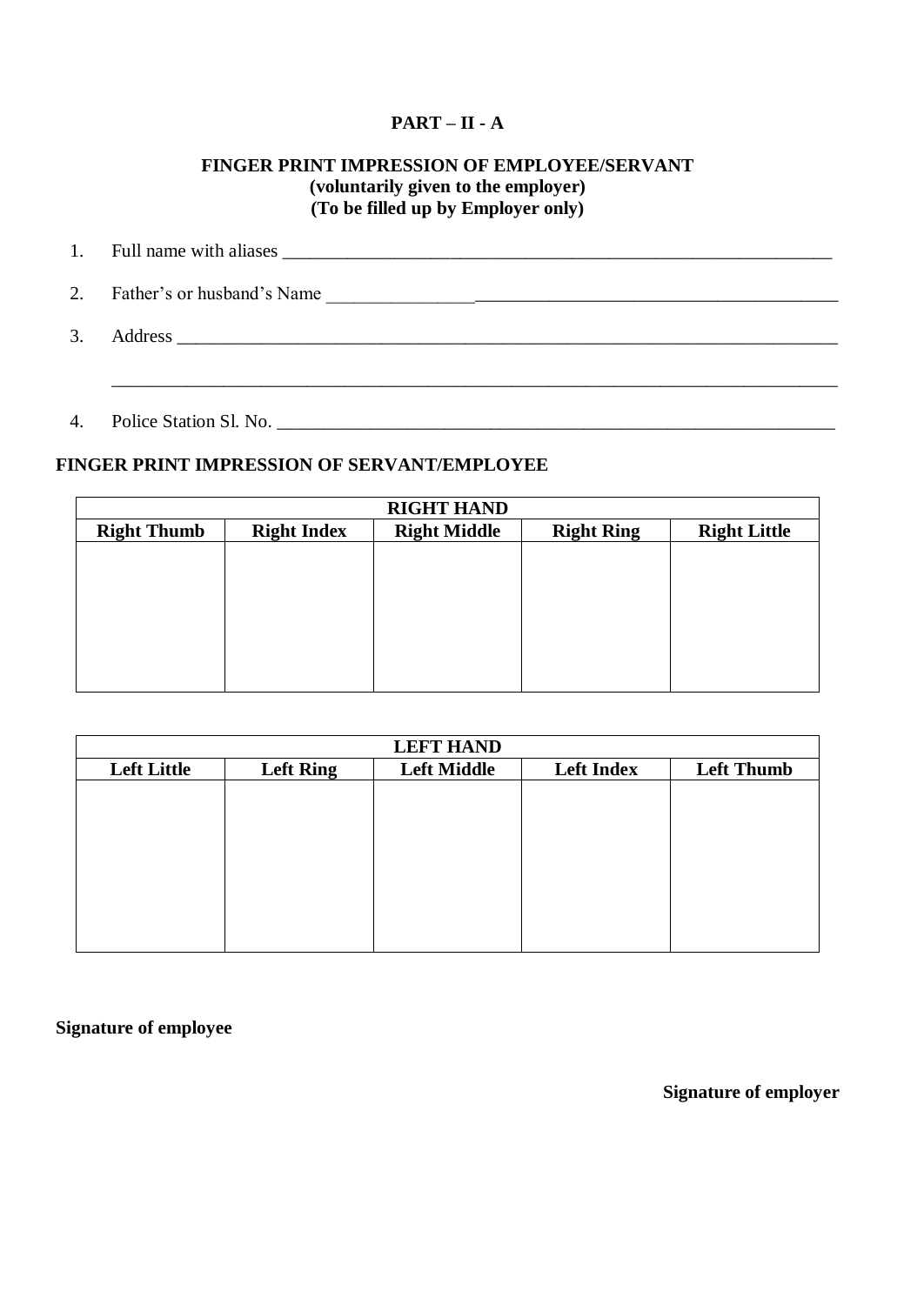### **PART II – B**

| <b>RIGHT HAND IMPRESSION OF THE SERVANT/EMPLOYEE</b><br>Plain prints of four fingers & thumbs taken simultaneously |  |  |  |
|--------------------------------------------------------------------------------------------------------------------|--|--|--|
|                                                                                                                    |  |  |  |
|                                                                                                                    |  |  |  |
|                                                                                                                    |  |  |  |
|                                                                                                                    |  |  |  |
|                                                                                                                    |  |  |  |
|                                                                                                                    |  |  |  |
|                                                                                                                    |  |  |  |
|                                                                                                                    |  |  |  |
|                                                                                                                    |  |  |  |
|                                                                                                                    |  |  |  |
|                                                                                                                    |  |  |  |
|                                                                                                                    |  |  |  |
|                                                                                                                    |  |  |  |
|                                                                                                                    |  |  |  |
|                                                                                                                    |  |  |  |
|                                                                                                                    |  |  |  |
|                                                                                                                    |  |  |  |
|                                                                                                                    |  |  |  |
|                                                                                                                    |  |  |  |
|                                                                                                                    |  |  |  |
|                                                                                                                    |  |  |  |
|                                                                                                                    |  |  |  |
|                                                                                                                    |  |  |  |
|                                                                                                                    |  |  |  |
|                                                                                                                    |  |  |  |
|                                                                                                                    |  |  |  |
|                                                                                                                    |  |  |  |
|                                                                                                                    |  |  |  |
|                                                                                                                    |  |  |  |
|                                                                                                                    |  |  |  |
|                                                                                                                    |  |  |  |
|                                                                                                                    |  |  |  |

**(Voluntarily given to the employer) (To be filled up by Employer only)**

**Signature of employee**

**Signature of employer**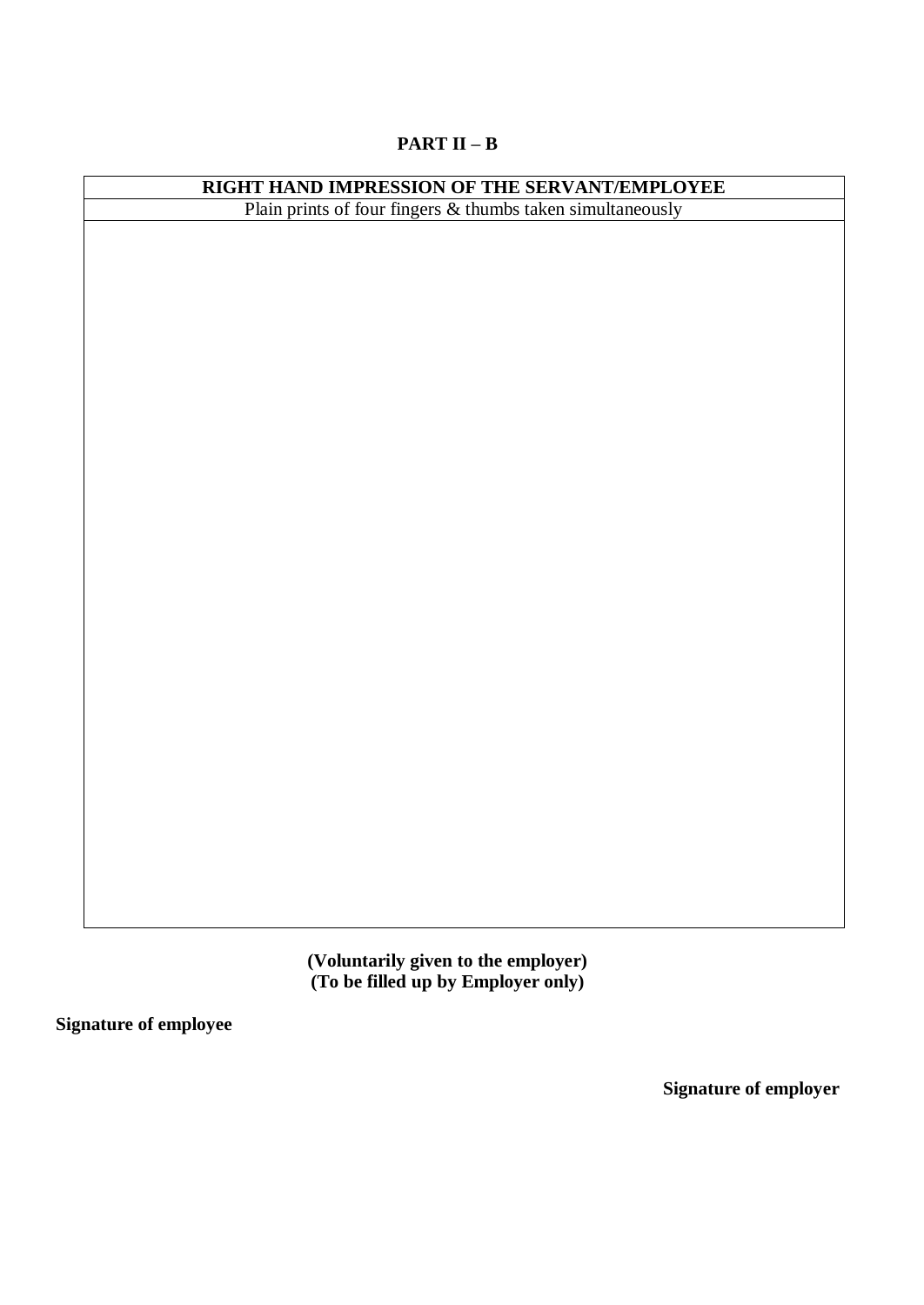#### **PART II – C**

### **LEFT HAND IMPRESSION OF THE SERVANT/EMPLOYEE** Plain prints of four fingers & thumbs taken simultaneously

**(Voluntarily given to the employer) (To be filled up by Employer only)**

**Signature of employee**

**Signature of employer**